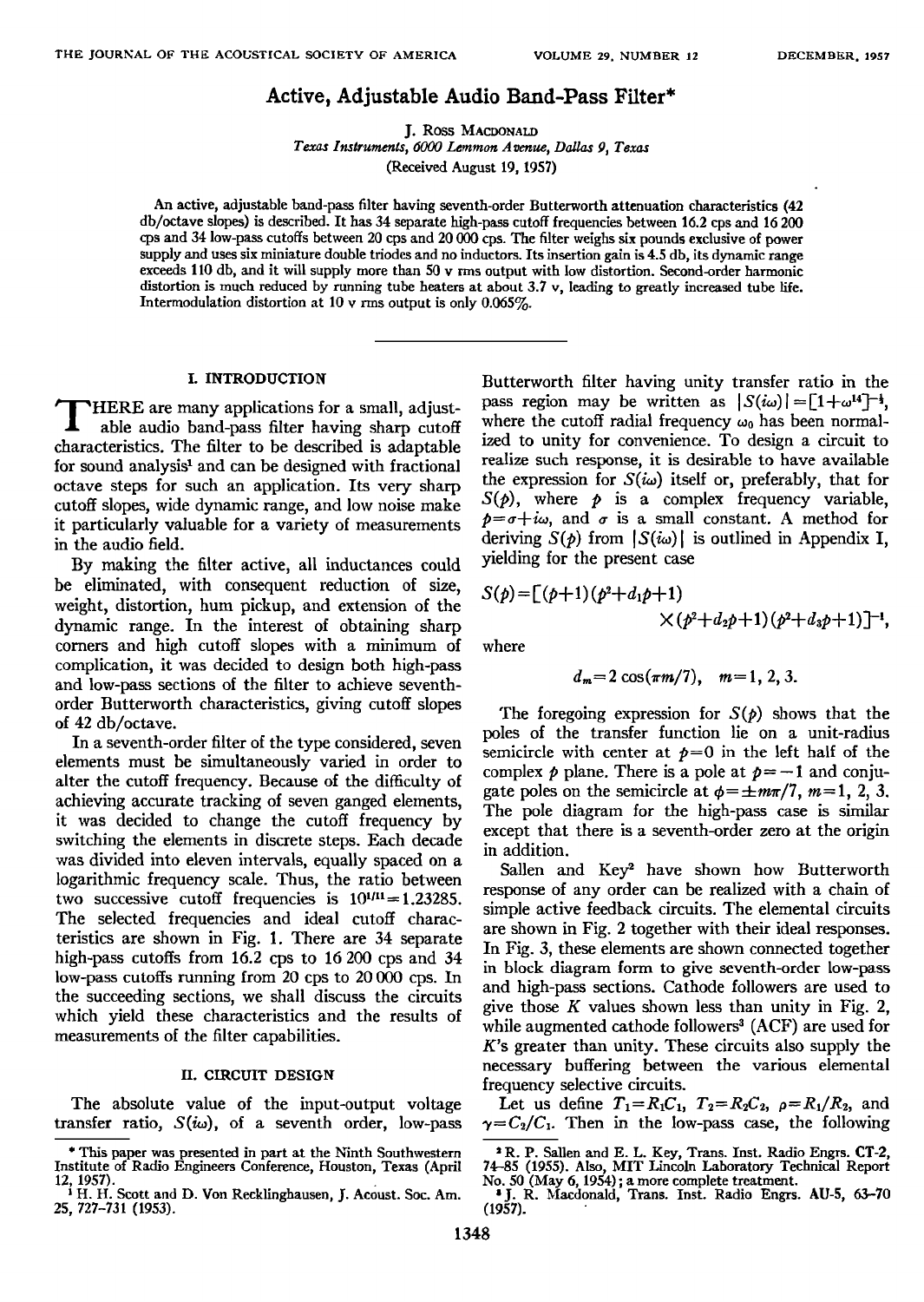**F[o. 1. High-pass and low-pass cutoff frequencies and ideal slopes.** 



**equations given by Sallen and Key are available for the calculation of element values** 

$$
T_2 = \frac{d}{2(1+\rho)} \left[ 1 \pm \left\{ 1 - \frac{4(1+\rho)(1-K)}{d^2} \right\}^1 \right], \qquad (1)
$$

$$
=\frac{d}{2}\left[1\pm\left\{1-\frac{4(1+\gamma-K)}{d^2}\right\}^*\right],
$$
\n(2)

$$
T_1 = \frac{d}{2(1-K)} \left[ 1 \pm \left\{ 1 - \frac{4(1+\rho)(1-K)}{d^2} \right\}^{\dagger} \right], \qquad (3)
$$

$$
=\frac{d}{2(1+\gamma-K)}\left[1\pm\left\{1-\frac{4(1+\gamma-K)}{d^2}\right\}^*\right],\quad(4)\cdot\frac{\text{top }y}{\text{inv}}\\
$$

$$
T_1T_2=1.\t\t(5)
$$

**For the high-pass case, the same equations apply after**  the following transformations:  $\rho \rightarrow \gamma$ ,  $\gamma \rightarrow \rho$ ,  $T_1 \rightarrow T_2$ ,  $T_2 \rightarrow T_1$ . These equations are given for a cutoff radial frequency  $\omega_0 = 1$ . Note that when  $K = 1$ , Eq. (3) yields  $T_1 = (1 + \rho)/d$ .

**The foregoing equations are applied, for a given value of d, by making a choice of K and**  $\gamma$  **or**  $\rho$ **, then** calculating  $T_1$  and  $T_2$ . Since the element values depend **on K, it is important that it be stable; the cathode followers and augmented cathode followers used in the**  present design satisfy this requirement well. After  $T_1$ and  $T_2$  have been obtained, the relation  $T_1 \gamma = T_2 \rho$  can be used to determine whichever of  $\gamma$  or  $\rho$  was not **initially chosen. For most cases, the formulas yield two possible values for each-of the T's. Sallen and Key point out that it will be generally preferable to select the value of T which minimizes the dependence of d on K so that the characteristics of the filter are least dependent on the voltage amplification of the active elements.** 

After d,  $K_1$ ,  $\rho$ ,  $\gamma$ ,  $T_1$ , and  $T_2$  have been selected and **calculated, the selection of a specific value for any one of the resistances or capacitances fully determines .the**  others for a value of  $\omega_0$  of unity. For any other  $\omega_0$ , all capacitances or all resistances are simply divided by  $\omega_0$ **to yield the values appropriate for that cutoff frequency. .The determination of the simple transfer circuits**  involving  $R_0$  and  $C_0$  follows from the relation  $1 = \omega_0 R_0 C_0$ **and a specific choice for one of these elements.** 

## **III. CIRCUIT DETAILS**

**It was decided to obtain the twelve cutoff frequencies within each frequency decade by switching resistor values, and to achieve frequency multiplication factors of 10 and 100 by switching capacitors. On applying the principles and equations of the last section, the element**  values shown in Tables I to III were derived. All **resistance values are in kilohms and all capacitance values in microfarads. The capacitances shown in Table III apply to the lowest frequency decade; values smaller by 10 and 100 times apply for the two higher decades.** 

**In building the filter, frequency-determining capaci-**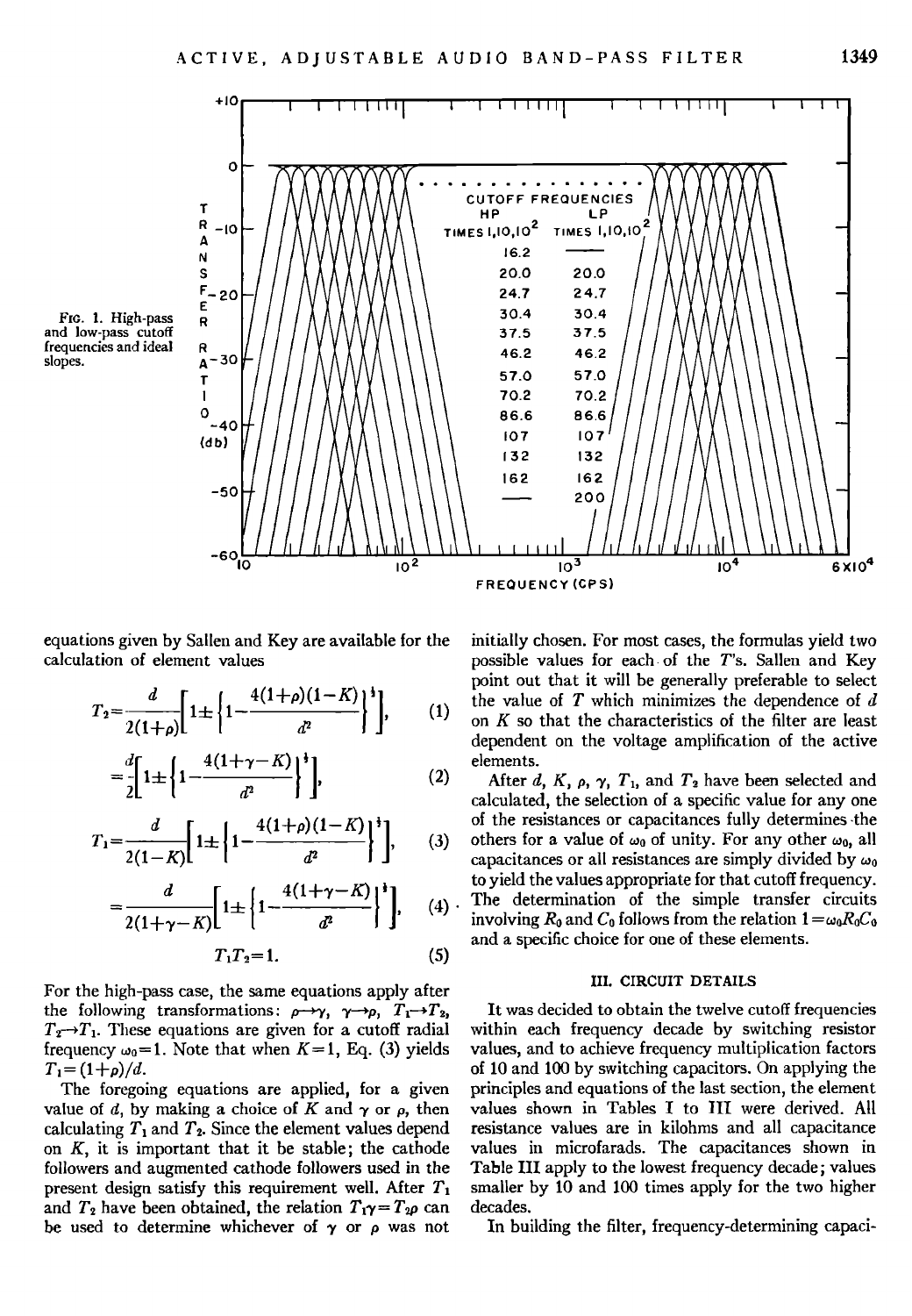

**nominal values. The 168 frequency-determining resistors**  were selected from five-percent-tolerance units to **within two to three percent of nominal. Figure 4 shows**  the circuit of the filter with switches for changing resistor and capacitor values omitted. The switches shown allow the low-pass and the high-pass sections to be used in series, either section separately, or neither section. It will be noted that the low-pass section is

tors were selected to within about one percent of their TABLE II. High-pass frequency-determining resistor values (KQ).

| t.     |        |        | $d = 1.802$ |        | $d = 1.247$ | $d = 0.445$ |        |  |  |
|--------|--------|--------|-------------|--------|-------------|-------------|--------|--|--|
| (cps)  | R.     | $R_1$  | R,          | Rı     | R,          | $R_1$       | R.     |  |  |
| 16.22  | 981.1  | 867.3  | 1109.8      | 587.1  | 1639.3      | 325.3       | 976.0  |  |  |
| 20.00  | 795.82 | 703.51 | 900.21      | 476.23 | 1329.7      | 263.87      | 791.68 |  |  |
| 24.66  | 645.43 | 570.57 | 730.10      | 386.23 | 1078.4      | 214.00      | 642.08 |  |  |
| 30.40  | 523.56 | 462.84 | 592.24      | 313.31 | 874.81      | 173.60      | 520.84 |  |  |
| 37.48  | 424.66 | 375.41 | 480.37      | 254.12 | 709.56      | 140.80      | 422.46 |  |  |
| 46.20  | 344.51 | 304.55 | 389.70      | 206.16 | 575.64      | 114.23      | 342.72 |  |  |
| 56.96  | 279.43 | 247.02 | 316.09      | 167.21 | 466.90      | 92.65       | 277.98 |  |  |
| 70.23  | 226.63 | 200.35 | 256.36      | 135.62 | 378.68      | 75.14       | 225.46 |  |  |
| 86.58  | 183.83 | 187.38 | 207.95      | 110.01 | 307.17      | 60.95       | 182.88 |  |  |
| 106.74 | 149.11 | 131.82 | 168.67      | 89.23  | 249.15      | 49.44       | 148.34 |  |  |
| 131.59 | 120.95 | 106.92 | 136.82      | 72.38  | 202.10      | 40.10       | 120.33 |  |  |
| 162.23 | 98.11  | 86.73  | 110.98      | 58.71  | 163.93      | 32.53       | 97.60  |  |  |

TABLE I. Low-pass frequency-determining resistor values (KΩ).

| Jо                      |                            | $d = 1.802$                |                            | $d = 1.247$                |                            | $d = 0.445$                |                            |                |              |                                              |                                              |               |              |  |
|-------------------------|----------------------------|----------------------------|----------------------------|----------------------------|----------------------------|----------------------------|----------------------------|----------------|--------------|----------------------------------------------|----------------------------------------------|---------------|--------------|--|
| (cps)                   | R.                         | Rı                         | $R_2$                      | $R_1$                      | $R_2$                      | R.                         | $R_2$                      |                |              | TABLE III. Active-element transfer ratios, B |                                              |               |              |  |
| 20.00<br>24.66          | 795.82<br>645.43           | 944.48<br>766.00           | 446.98<br>362.52           | 571.73<br>463.69           | 369.21<br>299,44           | 596.14<br>483.49           | 354.15<br>287.22           |                |              |                                              | determining capacitors (microfarads) for the |               |              |  |
| 30.40<br>37.48<br>46.20 | 523.56<br>424.66<br>344.51 | 621.37<br>503.99<br>408.87 | 294.07<br>238.52<br>193.50 | 376.14<br>305.09<br>247.50 | 242.90<br>197.02<br>159.83 | 392.20<br>318.11<br>258.07 | 232.99<br>188.98<br>153.31 |                | K            |                                              | c.                                           |               | $C_{1}$      |  |
| 56,96<br>70.23          | 279.43<br>226.63           | 331.63<br>268,97           | 156.95<br>127.29           | 200.75<br>162.82           | 129.64<br>105.14           | 209.32<br>169.77           | 124.35<br>100.85           | d              | LΡ           | <b>HP</b>                                    | LP                                           | <b>HP</b>     | LP           |  |
| 86.58<br>106,74         | 183.83<br>149.11           | 218.17<br>176.97           | 103.25<br>83.75            | 132.07<br>107.13           | 85.29                      | 137.71                     | 81.81                      | $\cdots$       | 0.97         | 0.97                                         | 0.01                                         | 0.01          | $\cdots$     |  |
| 131.59                  | 120.95                     | 143.55                     | 67.94                      | 86.90                      | 69.18<br>56.12             | 111.70<br>90.60            | 66,36<br>53.83             | 1.802<br>1.247 | 0.97<br>0.97 | 0.97<br>0.97                                 | $\cdots$                                     | $\cdots$      | 0.015        |  |
| 162.23<br>200,00        | 98.11<br>79.58             | 116.44<br>94.45            | 55.10<br>44.70             | 70.48<br>57.17             | 45.52<br>36.92             | 73.49<br>59.61             | 43.66<br>35.42             | 0.445          | 1.333        | 1.300                                        | $\cdots$<br>$\cdots$                         | $\cdots$<br>. | 0.03<br>0.03 |  |

TABLE III. Active-element transfer ratios, K, and frequencydetermining capacitors (microfarads) for the lowest decade.

| ------<br>30.40  | ------<br>523.56 | 1.99.99<br>621.37 | -----<br>294.07  | ------<br>376.14 | <br>242.90       | $-0.1.77$<br>392.20 |                            |          |       |           |          |                  |       |      |          |      |
|------------------|------------------|-------------------|------------------|------------------|------------------|---------------------|----------------------------|----------|-------|-----------|----------|------------------|-------|------|----------|------|
| 37.48<br>46.20   | 424.66<br>344.51 | 503.99<br>408.87  | 238.52<br>193.50 | 305.09<br>247.50 | 197.02<br>159.83 | 318.11<br>258.07    | 232.99<br>188.98<br>153.31 |          |       |           |          |                  |       |      |          |      |
| 56,96            | 279.43           | 331.63            | 156.95           | 200.75           | 129.64           | 209.32              | 124.35                     |          | LP    | <b>HP</b> | LP       | <i><b>HP</b></i> | I.P   | HP   | LP       | HP   |
| 70.23<br>86.58   | 226.63<br>183.83 | 268.97<br>218.17  | 127.29<br>103.25 | 162.82<br>132.07 | 105.14<br>85.29  | 169.77<br>137.71    | 100.85<br>81.81            | $\cdots$ | 0.97  | 0.97      | 0.01     |                  | .     | .    | $\cdots$ |      |
| 106.74<br>131.59 | 149.11           | 176.97            | 83.75            | 107.13           | 69.18            | 111.70              | 66.36                      | 1.802    | 0.97  | 0.97      | $\cdots$ | .                | 0.015 | 0.01 |          | 0.01 |
| 162.23           | 120.95<br>98.11  | 143.55<br>116.44  | 67.94<br>55.10   | 86.90<br>70.48   | 56.12<br>45.52   | 90.60<br>73.49      | 53.83<br>43.66             | 1.247    | 0.97  | 0.97      | .        | $\cdots$         | 0.03  | 0.01 | 0.01     | 0.01 |
| 200.00           | 79.58            | 94.45             | 44.70            | 57.17            | 36.92            | 59.61               | 35.42                      | 0.445    | 1.333 | .300      | $\cdots$ | .                | 0.03  | 0.01 | 0.01     | 0.03 |
|                  |                  |                   |                  |                  |                  |                     |                            |          |       |           |          |                  |       |      |          |      |

**Fxo. 3. Block diagram of falter sec-**

**tions.** 



**HIGH•PASS**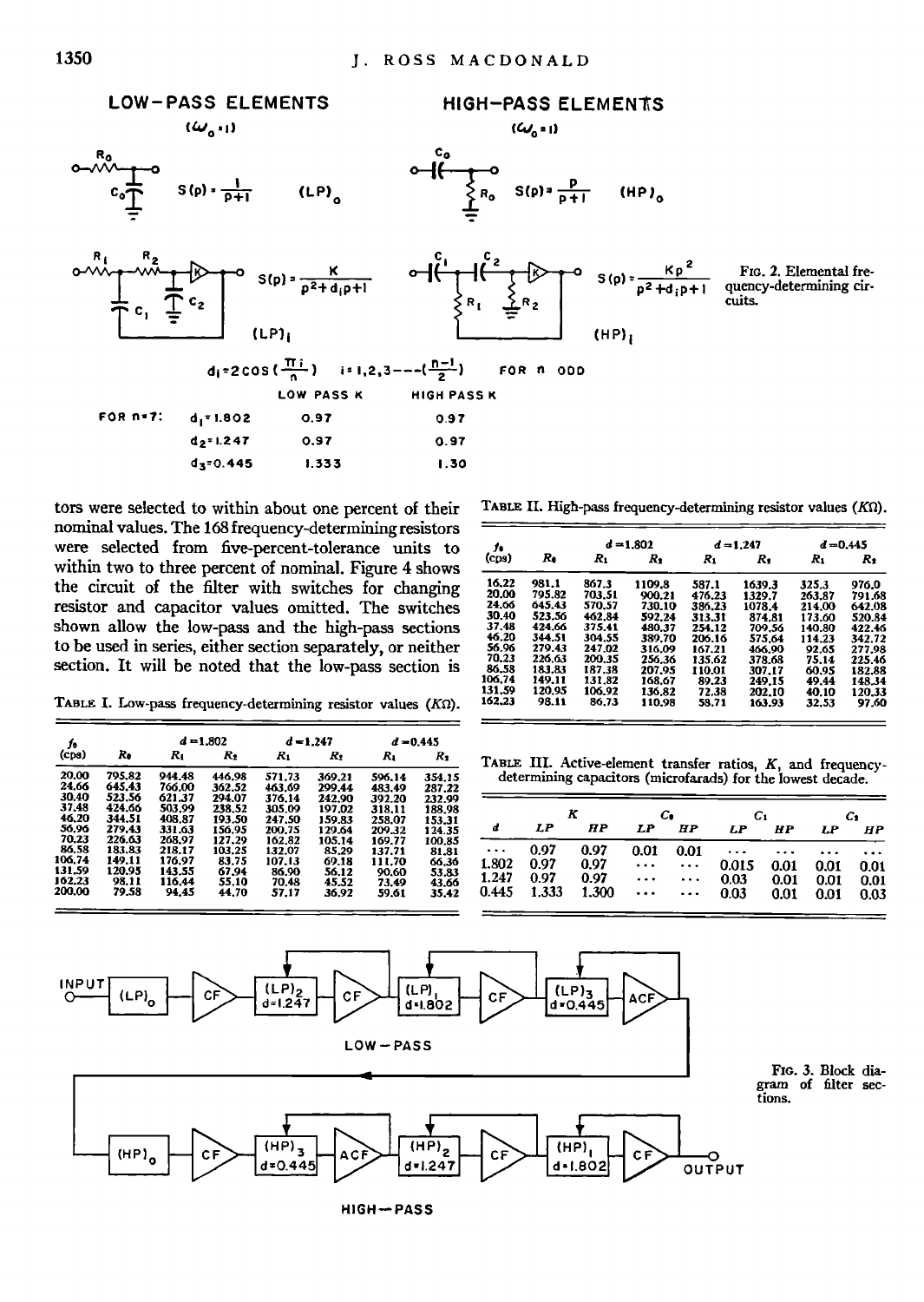

**Fro. 4. Filter circuit with switching of frequency-determining elements omitted.** 

**entirely direct coupled and could be employed separately where a direct-coupled filter was desirable.** 

**The 12BZ7 cathode followers used were found to be superior to 12AT7's in having an input-output voltage transfer ratio, K, nearer unity and a lower output impedance. The factor K varied from 0.98 with an added output load of 115 kilohms to 0.96 with an added load of 15 kilohms. Since switching of the frequency-determining resistors puts a varying load on the cathode-follower circuits, it is desirable to pick**  the impedance level such that the change from minimum **to maximum load alters K as little as possible. On the other hand, with too high an impedance level, the effect of stray capacitances will become important at the higher frequencies. The impedance level has been selected so that all cathode-follower K's lie between about 0.982 and 0.97. The latter figure has been used in all the calculations, and the actual small variations of K with load have been found to exert negligible effect on the filter characteristics.** 

**The circuit uses two augmented cathode followers. Their output impedance is so low that variable loading has no measurable effect on their K values. Values of K greater than unity are achieved here by tapping down the feedback line on the output cathode resistor. Distortion is very low in the ACF circuits and, like cathode followers, they produce no phase inversion.** 

**It will be noted that in the cathode follower circuits, the input shields are driven by the output. Since the output is in phase with and almost equal to the input, this technique reduces the effect of stray capacity to**  **ground and of capacity between shield and input very appreciably. The minimum input resistance of the**  filter is about<sup>7</sup><sub>20</sub> kilohms. It could be made much **greater by using a separate input isolation stage. The output resistance is about 350 ohms. By placing an ACF last, it could be reduced to about 5 ohms; it was felt more desirable, however, to use the low ACF output resistance to drive frequency-selective elements instead of the output.** 

**Figures 5 and 6 show two views of the filter exclusive of power supply. It weighs six pounds, and it will be noted that the six vacuum tubes are located on an internal shock-mounted plate. Lettering is inscribed directly on the front panel of polished aluminum which is protected by a transparent plastic plate. A momen-**



**Fxo. 5. View of filter from the front.**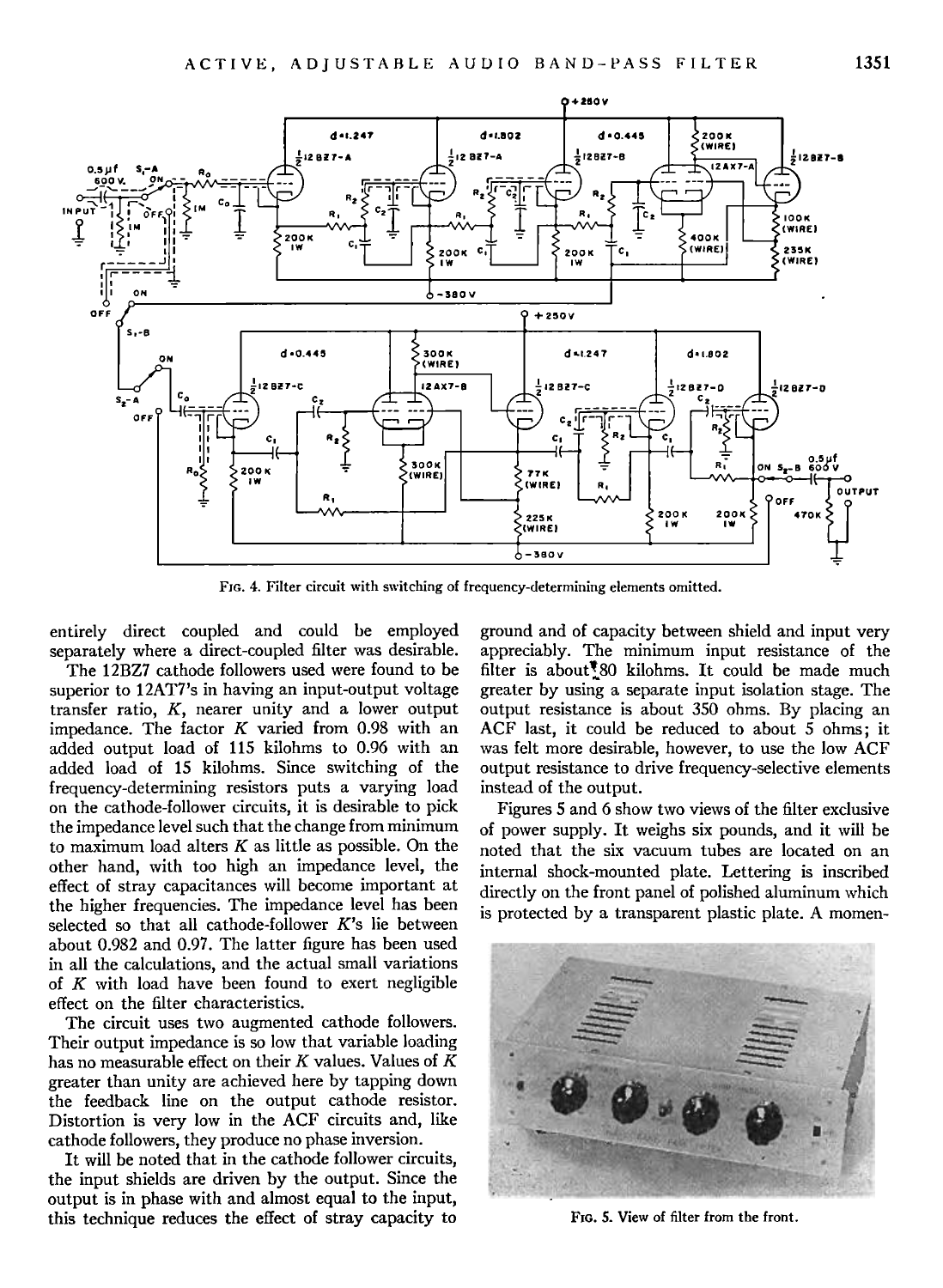

**Fro. 6. View of inside of filter from the back.** 

**tary-off switch (not shown in the circuit diagram) is located in the center of the front panel and is useful for eliminating switching transients during very low level work. Both the front and back side panels are removable. The instrument draws 16 ma from the high voltage supplies and requires about 9 w of heater power.** 

### **IV. PERFORMANCE**

**Before measuring the performance in detail, the two ACF K values were adjusted to give the closest approximation to maximally flat or Butterworth response in the neighborhood of all of the cutoff frequencies. In spite of selecting the many resistance values to only two or three percent tolerance, it was found that all cutoff regions approximated ideal Butterworth response to**  within  $\pm 1$  db and that many were much closer than **that to ideal. Only when several of the resistance**  tolerances were off in the same direction did as much **as a 1-db deviation above or below ideal response occur. In the majority of the cases, resistance deviations in opposite directions canceled out.** 

**The input-output voltage transfer ratio of the lowpass section was found to be 1.33 while that of the highpass section was 1.26, making the voltage amplification ratio of both sections in series 1.68, or 4.5 "db." These results apply for all positions of the low-pass section**  but are slightly altered for the  $f \times 100$  position of the high-pass section. There, the high-pass voltage transfer ratio is reduced by 4 db compared to the  $f \times 1$  and  $f \times 10$ **positions. This reduction is independent of cutoff position (resistance values) and arises from unavoidable stray capacitance to ground. The effect could have been reduced or eliminated entirely by making all high-pass capacitance values ten times larger and all resistance values ten times smaller. This reduction in impedance level would have caused appreciable change in cathode follower K's with cutoff position, however, because of the increased loading and would have necessitated replacement of these cathode followers by ACF's if no change of high-pass voltage transfer ratio and corner shape with cutoff position were required. The** 

**impedance level is similarly high in the low-pass section, but voltage amplification reduction in the fX 100 position can be eliminated since the important stray capacitance is there in parallel with the frequencydetermining capacitances. By using variable trimmer**  capacitances in the  $f \times 100$  position, the values of all  $C_0$ ,  $C_1$ , and  $C_2$  capacitances can be set once and for all **to their correct values, including stray capacitance effects, to yield Butterworth response.** 

**Typical amplitude and phase characteristics for two different settings of the filter are shown in Fig. 7. Because of unavoidable harmonic distortion in the oscillator used, the high-pass amplitude characteristic**  with  $f_{HP} = 1070$  cps,  $f_{LP} = 20000$  cps had to be **measured with a wave analyzer. The low-pass characteristic could be measured with either the wave analyzer or a wide-band ac voltmeter. Phase was measured using a Technology Instrument Corporation Type 320 A phasemeter. The intrinsic noise output of the**  filter set for maximum band pass  $(f_{HP} = 16 \text{ cps}, f_{LP})$  $= 20000$  cps) was less than 100  $\mu$ v rms measured with **a voltmeter of wider band width.** 

**The residual 6 db/octave slope in the low-pass characteristic of Fig. 7 arises from feedthrough. It is relatively independent of cutoff value within a decade but depends directly on the size of the capacitances in**  the low-pass section. In the  $f \times 10$  position shown, **this limiting slope begins at an attenuation of about 85 db. For the fX100 position it begins at about 65 db attenuation, and for the fX 1 it appears at approximately 105 db attenuation provided the signal level still exceeds the noise level. These results suggest that if the impedance level in the low-pass section were reduced by making all frequency-determining capaci-**



FIG. 7. Typical amplitude and phase characteristics.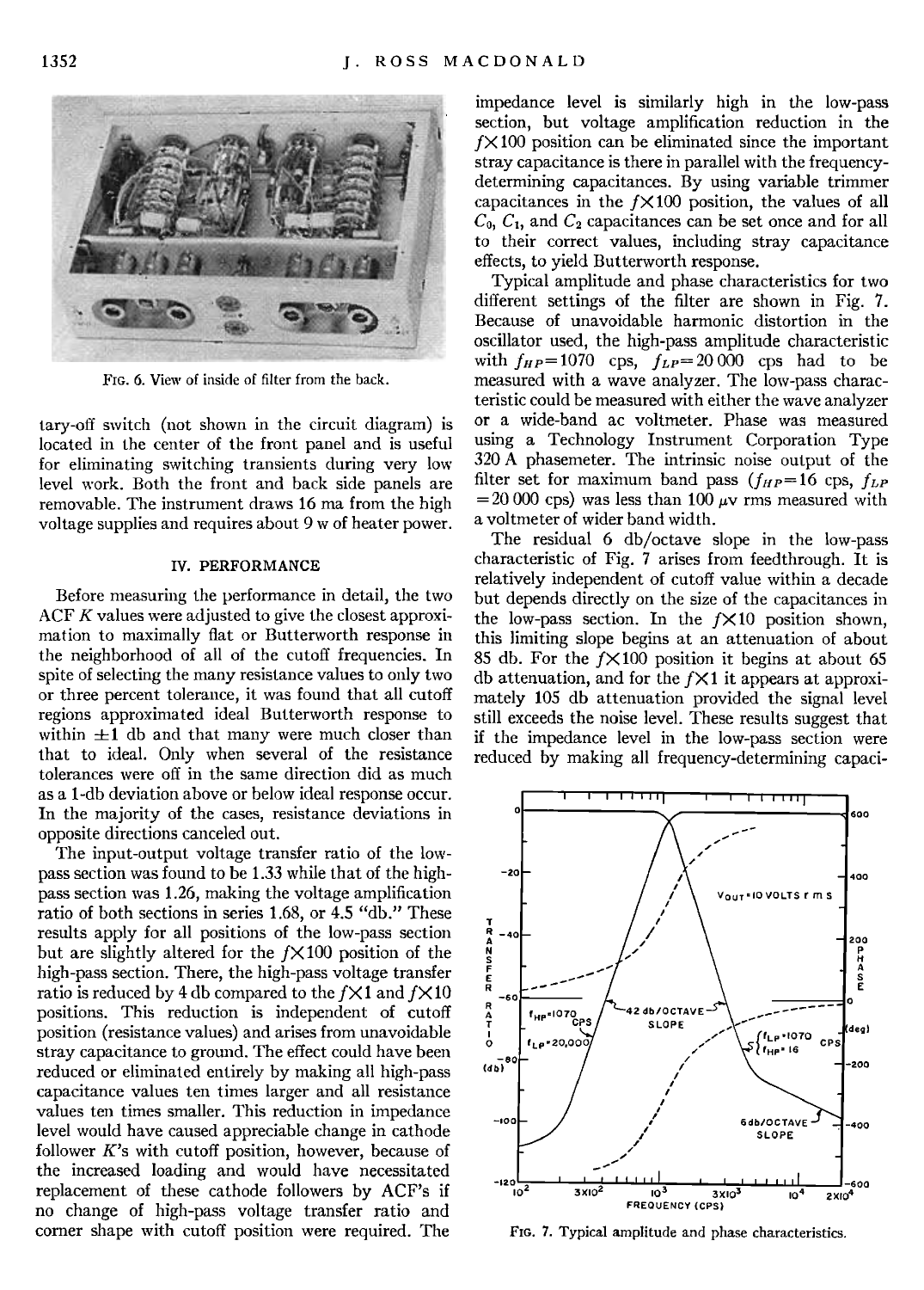tors larger and all resistors smaller by a factor of ten, **one could achieve an appreciably increased region of attenuation of 42 db/octave slope in the fX100 and fX 10 positions. For most practical purposes, however, the present attenuations are quite adequate.** 

**The amplitude response curves of Fig. 7 are within better than 1 db of ideal Butterworth response over their entire regions until the final high-attenuation curvature sets in. Since the attenuation at cutoff should be 3 db, when both low-pass and high-pass sections are set to the same cutoff frequency the combined attenuation should be 6 db at the peak of the resulting inverted V characteristic. In the large majority of cases, the**  attenuation is  $6 \, \text{db} \pm 1 \, \text{db}$ ; in a few cases, the deviation may be as large as  $\pm 2$  db. This is a stringent test of **both the shapes of the attenuation curves near cutoff and the correspondence of the actual and calculated cutoff frequencies. Direct measurement shows that all cutoff frequencies agree within 3% with their calculated values and many are appreciably closer.** 

**The upper dashed phase curve of Fig. 7 is associated with the low-pass amplitude curve. It approaches a**  high-frequency limiting value of 560 degrees, while the lower phase curve approaches a value of  $-560$  degrees. **These phase shifts are quite appreciable. J. Moir and**  others have shown,<sup>4</sup> however, that tremendous phase **shifts are required to cause audible effects. For example, phase shifts of about 23 000 degrees at 8 kcps and 2500 degrees at 100 cps were found necessary. Using an all-pass phase-shifting network, Moir found that there was no audible difference between ordinary square waves and square waves whose harmonic components** 



FIG. 8. Intermodulation distortion versus output voltage for two different heater voltages.



**FIG. 9. Intermodulation and harmonic distortion**  versus heater voltage.

**were so shifted in phase as to cause large peaking at the rise and fall points. We may thus conclude that the present phase shifts will not be of audible consequence.** 

It has already been mentioned that when  $f_{HP}$  and  $f_{LP}$  are set equal, the resulting characteristic is an **inverted V with 42 db/octave side slopes. When the high and low-pass cutoffs are separated by one step, the top of the characteristic is more rounded and is about 1.2 db under the normal transmission of the filter. With two or more steps between high- and low-pass settings, the top of the band-pass characteristic is not reduced compared with the normal transmission, and it shows a definite flat portion with three or more steps of separation.** 

**The dynamic range of the filter is very great. Because of the use of cathode followers and ACF circuits, it will handle an output of more than 50 v rms without appreciable distortion. The total dynamic range**  therefore exceeds 110 db. Having no inductors, the **filter is not susceptible to hum pickup from magnetic fields.** 

**Figure 8 shows the measured intermodulation distortion of the filter for two different heater voltages applied to all tubes. The distortion is naturally somewhat higher if any of the measuring frequencies are very close to cutoff. The interesting effect of heater voltage in reducing distortion is clarified in Fig. 9. It was difficult to measure the small harmonic distortion voltages for a fundamental output voltage much below 40 v rms. The measurements shown in Fig. 9 show, however, that the third harmonic distortion is virtually independent of heater voltage (or current) until such low voltages are reached that cathode** 

<sup>&</sup>lt;sup>4</sup> J. Moir, Wireless World 62, 165-168 (1956).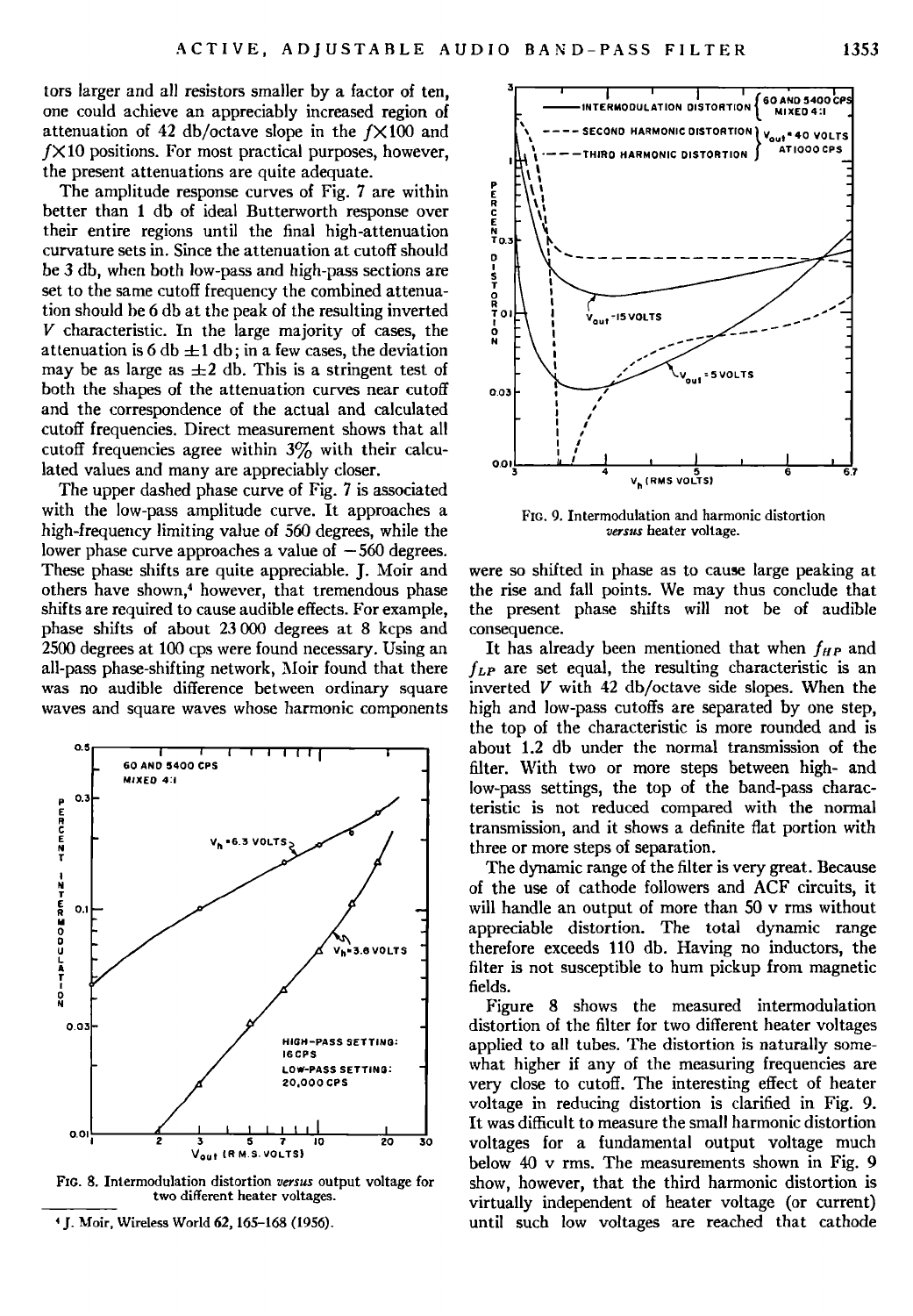

**F[o. 10. Step-function response of low-pass, seventh-order Butterworth filter.** 

**emission drops very rapidly. Similarly, the fundamental component is independent of heater-voltage until this level is reached. On the other hand, the second harmonic goes virtually to zero just before the point is reached where the emission drops quickly. Since the second harmonic is the major harmonic component at the lower output voltages, Figs. 8 and 9 show that the intermodulation distortion is also appreciably reduced at the lower outputs by reducing the heater voltage to the region where second-harmonic distortion is negligible. This conclusion isalso borne out by the different slopes of the two curves of Fig. 8. It should be mentioned that the low distortion values shown in Figs. 8 and 9 are also contingent on proper selection of the positive and negative supply voltages.** 

**Second-harmonic cancellation of the above form arises from a dependence of the input-output transfer characteristics of the various tubes of the filter on cathode temperature. At a certain temperature, the curvatures of these characteristics are apparently just right to yield a combined characteristic with no secondorder harmonic-generating components over quite a wide dynamic range. Since the specifications of the filter are improved by operation with 3.5-3.8 v on the heaters, it is normally run in this condition. Besides reducing the required heater power by more than three times, this reduction in heater voltage very greatly extends the life of the heaters and cathodes of the tubes in the filter.** 

**The transient response of the low-pass section of the filter, A(t), for a unit step voltage input has been calculated and the method used is outlhed in Appendix II. The result of the calculation is plotted in terms of the**  variable  $\tau = \omega_0 t$  in Fig. 10. It will be noted that the **filter exhibits an overshoot of about 15% and damped oscillation. Square-wave measurements on the present filter yield results which agree excellently with Fig. 10. The overshoot and damped oscillation are necessary concomitants of the sharp cutoff slope of the filter as long as it remains a minimum-phase device. This requirement might be relaxed by adding an all-pass section to the filter which could be designed to so**  reduce the phase shift in the region  $0 < f < 3f_{LP}$  that **negligible transient distortion would result. Due to the complexity of such a circuit, however, it is not practical in a small filter with a large number of cutoff frequencies.**  Corrington<sup>5</sup> has approached the problem by placing **traps tuned to frequencies above cutoff in series with a low-pass filter. Although these traps can virtually eliminate overshoot and ringing, they also seem to reduce the attenuation slope past cutoff. In a filter with a number of cutoffs, their element values would have to be varied with cutoff frequency.** 

**In the present filter, the use of trimmer capacitors in the fX100 low-pass range allows the response of the filter to be easily altered for this range. When the capacitors are adjusted for perfect square-wave response, it is found, as expected, that the roll-off of the filter is much slower than the maximally-flat characteristic and that much more attenuation occurs in the region of cutoff. The results of Moir already cited on square**wave phase distortion suggest that the overshoot and **ringing occurring with minimum phase Butterworth response will not lead to perceptible or at least appreciable audible consequences.** 

**<sup>•</sup>M. S. Corrington, Proc. Natl. Elect. Conf. 10, 201-216**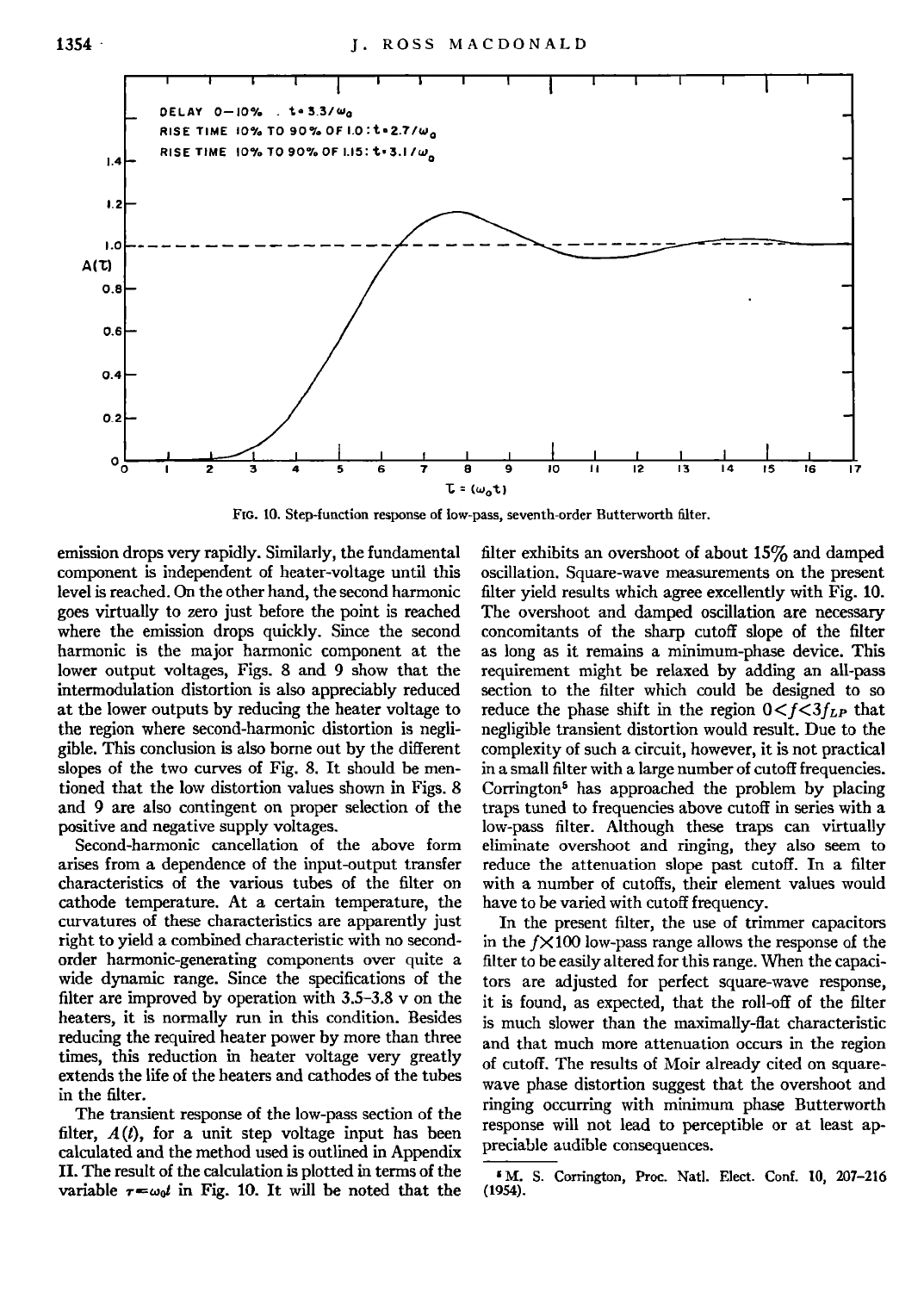### **APPENDIX I**

**Given the absolute value of the transfer ratio**   $|S(i\omega)| = [1 + \omega^{14}]^{-\frac{1}{2}}$ , we wish to derive the corre**sponding ratio itself written as a function of the complex frequency variable, p. We have** 

$$
|S(i\omega)|^{-2} = [S(p)S(p^*)]^{-1} = 1 + \omega^{14}
$$
  
\n
$$
= (\omega^2 + 1) \prod_{m=1}^{3} (\omega^2 - e^{i(2m-1)\theta})(\omega^2 - e^{-i(2m-1)\theta})
$$
  
\n
$$
= (\omega^2 + 1) \prod_{m=1}^{3} [1 - 2\omega^2 \cos(2m - 1)\theta + \omega^4]
$$
  
\n
$$
= (1 - i\omega)(1 + i\omega) \prod_{m=1}^{3} [(1 - \omega^2) + 2i\omega \cos m\theta]
$$
  
\n
$$
= (1 + p^*)(1 + p) \prod_{m=1}^{3} [(1 + p^2) + 2p \cos m\theta]
$$
  
\n
$$
\times [(1 + p^{*2}) + 2p^* \cos m\theta],
$$

where  $\theta = \pi/7$ , the seventh roots of unity have been **obtained from De Moivre's theorem, simple trigonometric manipulations have been omitted, and, in the**  final step,  $\rho$  has been substituted for  $\omega$  and  $\rho^*$ , its complex conjugate, for  $-i\omega$ . By inspection, we may **now write** 

$$
S(p) = [(1+p)(1+2p\cos\theta + p^2) \times (1+2p\cos 2\theta + p^2)(1+2p\cos 3\theta + p^2)]^{-1},
$$

and, if we let  $d_m = 2 \cos(m\theta) = 2 \cos(\pi m/7)$ , the result **given in the body of the paper is obtained.** 

#### **APPENDIX II**

**We wish to calculate the transient response of a seventh-order Butterworth filter to a unit step function**  of voltage applied at the input at  $t=0$ . The resulting output<sup>8</sup> is the inverse Laplace transform of  $S(p)/p$ , which can be written from Appendix I as

$$
S(\rho)/\rho = \left[\prod_{m=0}^{3}(\rho-\rho_m^{+})(\rho-\rho_m^{-})\right]^{-1},
$$

where  $p_0^+ = 0$ ,  $p_0^- = -1$ , and for  $m > 0$   $p_m^+ = -e^{+im\theta}$ , with  $\theta = \pi/7$ .

The inverse Laplace transform  $A(t)$  of  $S(\phi)/\phi$  is **found to be** 

$$
A(t)=1-e^{-t}\left[\prod_{m=1}^{3} (1+p_m^{+})(1+p_m^{-})\right]^{-1}
$$
\n
$$
+\exp(p_1^{+}t)\left[(p_1^{+}-p_1^{-})\prod_{m=0,2,3} (p_1^{+}-p_m^{+})(p_1^{+}-p_m^{-})\right]^{-1}
$$
\n
$$
+\exp(p_1^{-}t)\left[(p_1^{-}-p_1^{+})\prod_{m=0,2,3} (p_1^{-}-p_m^{+})(p_1^{-}-p_m^{-})\right]^{-1}
$$
\n
$$
+\exp(p_2^{+}t)\left[(p_2^{+}-p_2^{-})\prod_{m=0,1,3} (p_2^{+}-p_m^{+})(p_2^{+}-p_m^{-})\right]^{-1}
$$
\n
$$
+\exp(p_2^{-}t)\left[(p_2^{-}-p_2^{+})\prod_{m=0,1,3} (p_2^{-}-p_m^{+})(p_2^{-}-p_m^{-})\right]^{-1}
$$
\n
$$
+\exp(p_3^{+}t)\left[(p_3^{+}-p_3^{-})\prod_{m=0}^{2} (p_3^{+}-p_m^{+})(p_3^{+}-p_m^{-})\right]^{-1}
$$
\n
$$
+\exp(p_3^{-}t)\left[(p_3^{-}-p_3^{+})\prod_{m=0}^{2} (p_3^{-}-p_m^{+})\right]
$$

Since  $p_m$ <sup>-</sup> is the complex conjugate on  $p_m$ <sup>+</sup> and vice versa for  $m>0$ , the third and fourth, fifth and sixth, **and seventh and eighth, terms are complex conjugates. The above result can, after considerable manipulation, be simplified to** 

$$
A(t)=1-e^{-t}[64\alpha_2^2\alpha_3^2\beta_1^2]^{-1}-e^{-\alpha_1t}\sin\beta_1t[32\alpha_2\alpha_3^2\beta_1^2\beta_2]^{-1}
$$
  
+ $e^{-\alpha_2t}\cos\beta_2t[32\alpha_1\alpha_2\alpha_3^2\beta_1\beta_2]^{-1}+e^{-\alpha_1t}\sin\beta_3t$   

$$
\times[32\alpha_1\alpha_2\alpha_3\beta_1\beta_2\beta_3]^{-1},
$$

where  $\alpha_m = d_m/2 = \cos m\theta$ ,  $\beta_m = \sin m\theta$ . If we now abandon the restriction  $\omega_0=1$ , let  $t\rightarrow\omega_0 t=\tau$ , and evaluate the **terms, we obtain** 

$$
A(r)=1-4.31204e^{-r}-6.87748e^{-0.90968r}\sin(0.433884r)+3.31204e^{-0.623489r}\cos(0.781833r)+0.755938e^{-0.222618r}\sin(0.974929r),
$$

**where the numbers are expected to be correct to at least**  four decimal places. A similar but less accurate result given by Wallman was discovered already worked out by a different method<sup>7</sup> after the above work was

**s j. R. Macdonald and M. K. Brachman, Revs. Modem Phys.** 

**<sup>28, 393-422 (1956).</sup>  • G. E. Valley, Jr., and H. Wallman, Vazuura Tubs Amplifers (McGraw-Hill Book Company, Inc., New York, 1948), pp. 282-284.**